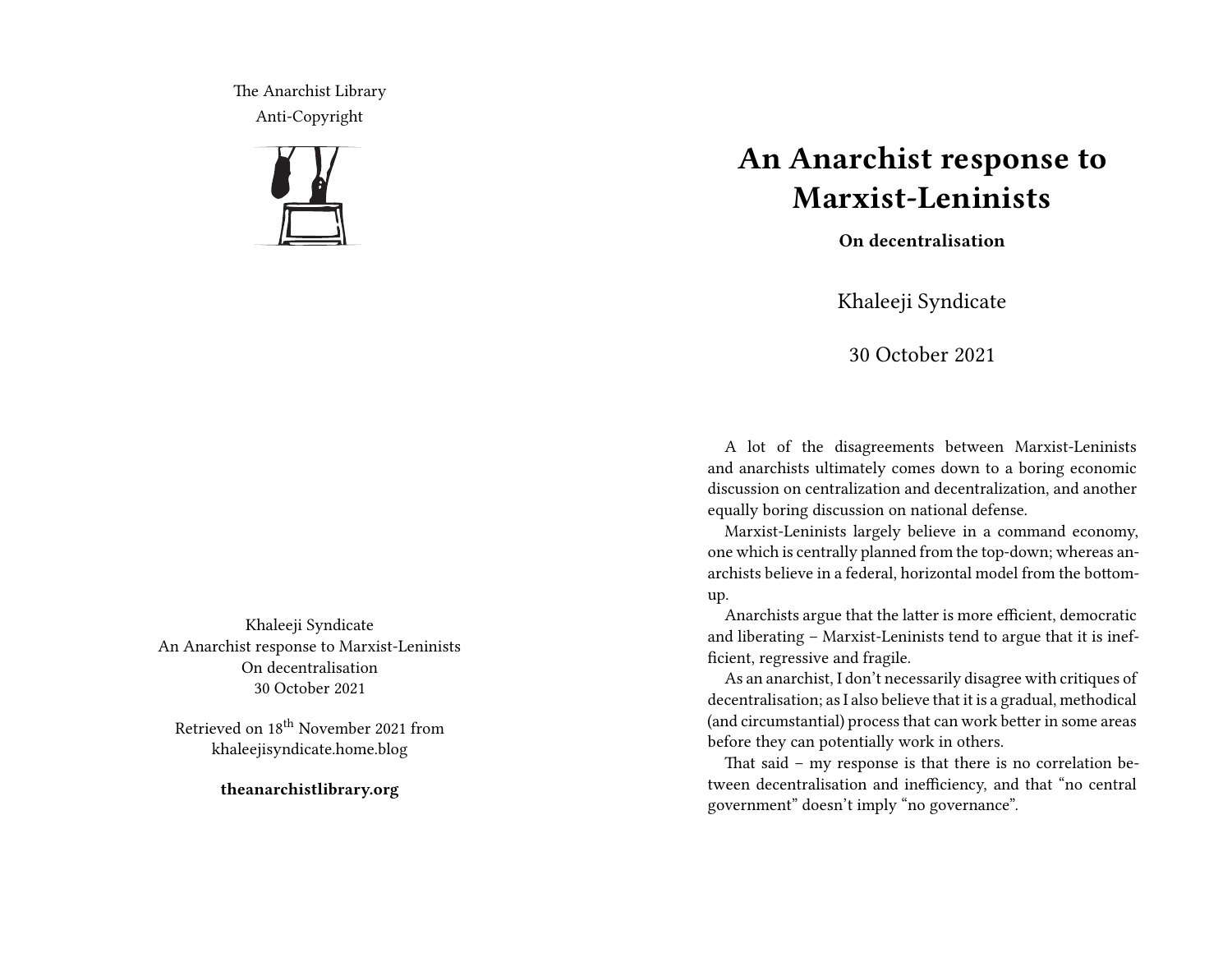In regards to decentralization in relation to national defense, there are two points worth noting.

1. The single most effective milita against US imperialism was decentralised.

"Although U.S. military officials insisted that the COSVN (Central Office of Southern Vietnam) existed, it was never found, despite exhaustive, resource-draining search campaigns by U.S. forces. It is unclear whether the COSVN ever existed at all, as the Viet Cong was notorious for decentralized guerrilla operations that were difficult to pin down or disable."

2. Anti-imperialist Cuba also took steps towards decentralization, which only lead to rapid development in the past decades.

"In 2010, Fidel Castro, in agreement with Raúl Castro's reformist sentiment, admitted that the Cuban model based on the old Soviet model of centralized planning was no longer sustainable. They encouraged the creation of a co-operative variant of socialism where the state plays a less active role in the economy and the formation of worker-owned co-operatives and self-employment enterprises"

Workers' cooperatives is a form of decentralization that is workers-owned, which is in contrast to state ownership of the means of production.

As for decentralization in relation to the economy, voluntary federalism (of cooperatives, credit unions, councils, etc) has proven to be impactful, both in capitalist and left-wing nations.

1. This is allegedly evident in the town of Arrasate, which went from "one of the poorest" towns of Spain to "one of the wealthiest".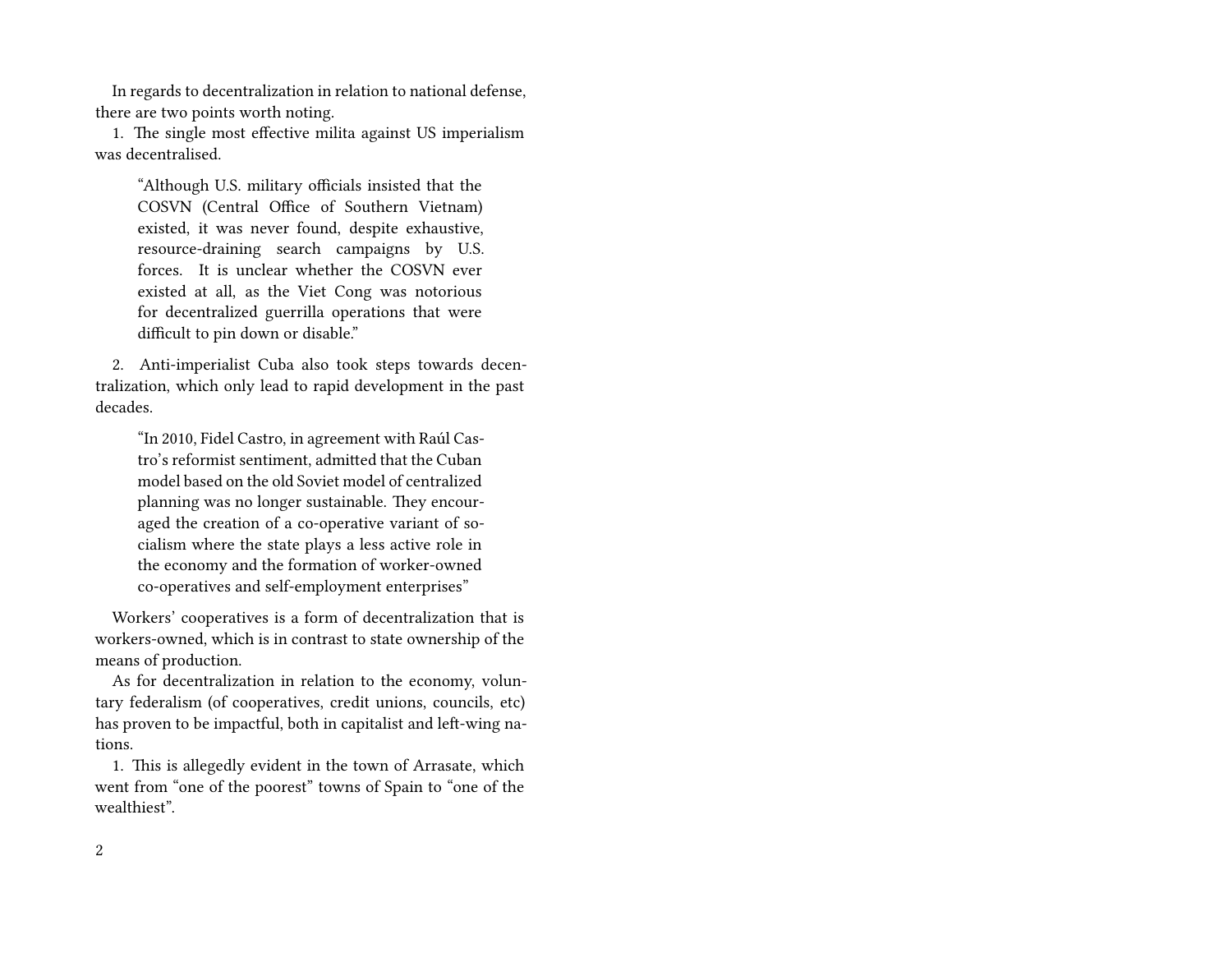It is also known as Mondragon, and their economy consists of 98 federated cooperatives.

"The lowest tier is now  $\epsilon$ 16,000 a year (about \$19,400), which is higher than Spain's minimum wage. Most people earn at least double that, plus they receive private health care benefits, annual profit-sharing and pensions. The system proved robust during the global financial crisis of 2008, followed by the so-called sovereign debt crisis across Europe. Joblessness soared beyond 26 percent in Spain. But in Mondragón, the cooperatives apportioned the pain through wage cuts and advance payments on future hours. Unemployment barely budged."

That said, Mondragon isn't without its flaws either – such as their heavy reliance on foreign companies/employees who aren't federated into Mondragon.

However, in respect to its horizontal management on a local / internal level, this goes to show that a lot of what is often credit to centralized systems can also be achieved in federated, horizontal structures; if not more efficiently.

10% of Basque country's GDP comes from cooperatives. It has the highest GDP per capita in all of Spain, and the second highest human development (HDI 2017) of all Spanish autonomous regions, which makes it comparable to the development of Finland.

2. In Emilia Romagna (Northern Italy), around 40% of the GDP is produced by Cooperatives. It's also the region with the fourth strongest economy in Italy.

"Active people in working age are more than 70%, and the women activity rate is the highest in Italy. The unemployment rate is under 8% in 2015 with respect to the national average (12.8%)."